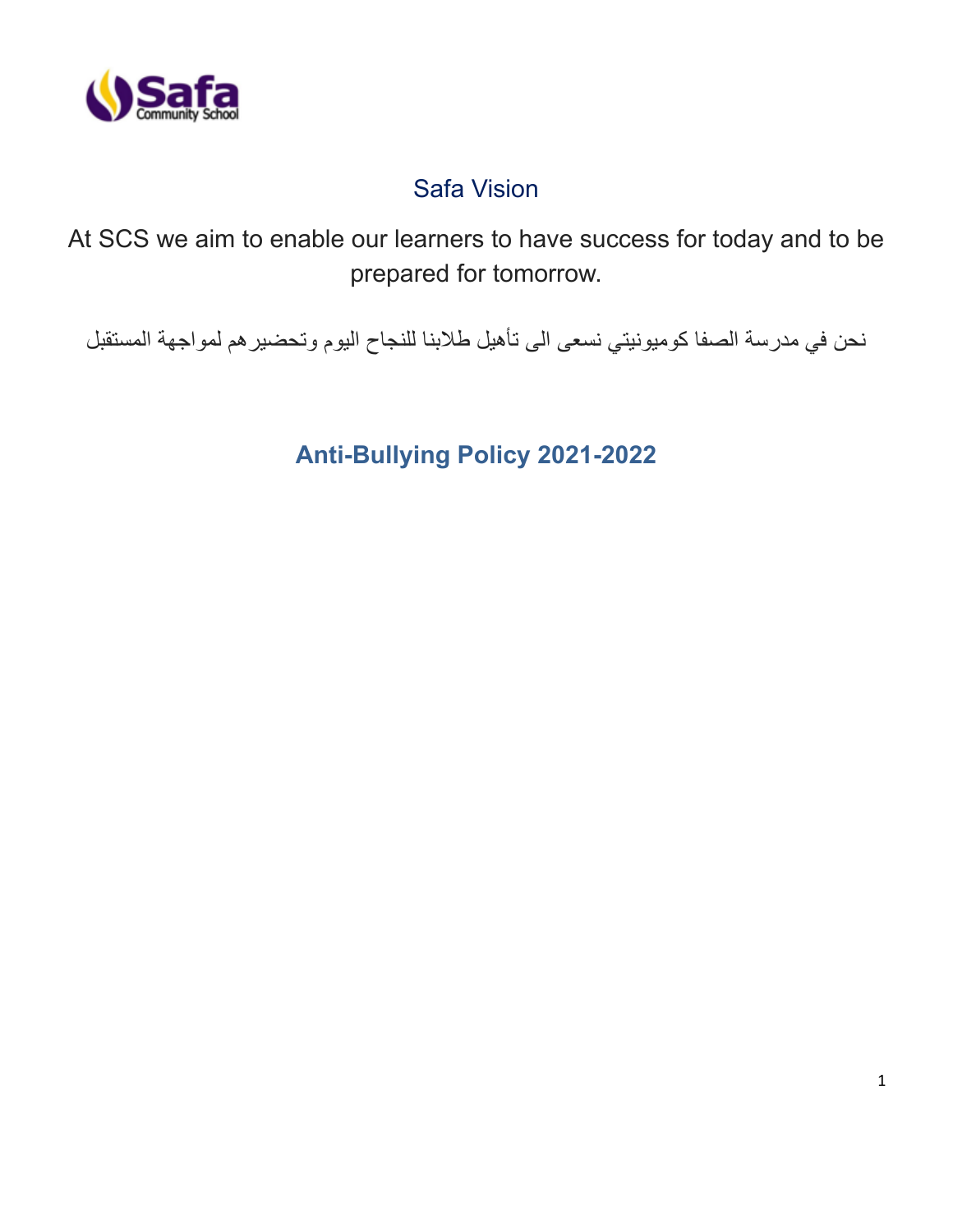

# **Anti-Bullying Policy 2021 - 2022**

# **Safa Community School**

# **Contents**

| 1. Rationale                    | 3              |
|---------------------------------|----------------|
| 2. Aims                         | 3              |
| 3. Expectations                 | 3              |
| 4. Definition of Bullying       | 3              |
| 5. Prevention of Bullying       |                |
| 5.1 Procedures                  |                |
| 5.2 Investigating and Recording | 5              |
| 6. Positive Interactions        | 6              |
| 7. Partnerships                 | 6              |
| 8. Communication                | 6              |
| 9. Pastoral Care                | $\overline{7}$ |
| <b>10. Confidentiality</b>      | 7              |
| 11. Roles and Responsibilities  | 8              |
| <b>12. Reference Documents</b>  | 8              |
| 13. Monitoring & Review         | 8              |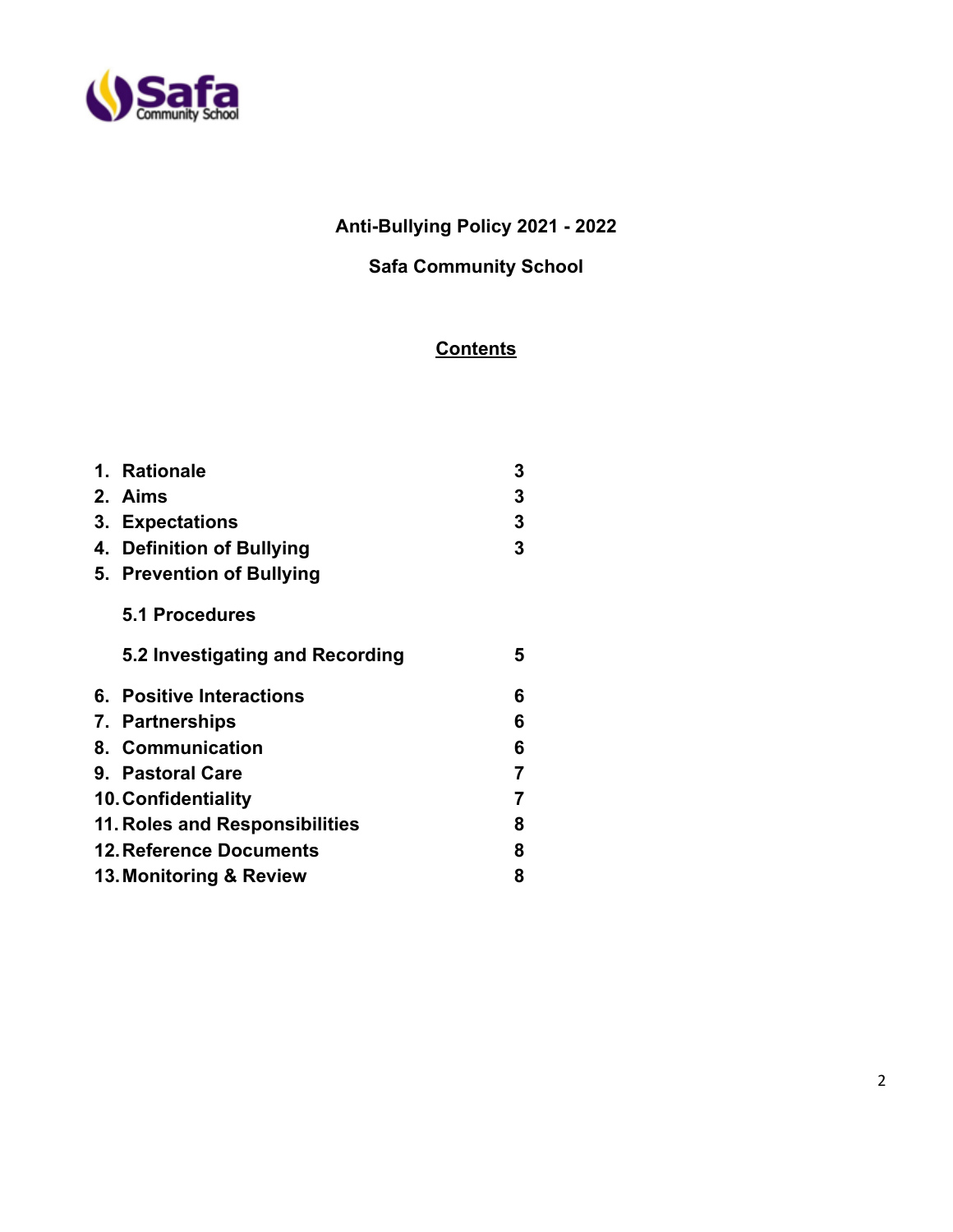

# **1.0 Rationale**

This policy outlines the commitment of the staff, children and Governors of Safa Community School to ensure that any form of bullying is prevented and avoided as far as possible for all members of the school community. These include:

- Children
- Teaching staff
- Support and administrative staff
- Voluntary staff
- Parents
- Governors
- Visitors to school

### **2.0 Aims**

At Safa Community School, we aim to provide equal opportunities and mutual respect which will permeate all aspects of school life. We believe that all members of our community have the right to feel safe and to be listened to, creating a positive ethos and learning environment.

### **3.0 Expectations**

There are consistently high expectations of all children regardless of age, gender, ethnicity, ability or social background. All pupils are encouraged to improve on their own achievements and not measure themselves against others. Parents are also encouraged to view their own children's achievements, socially and academically, in this light.

The adults in the school provide good, positive role models in their approach to all issues relating to anti-bullying and equality of opportunity.

### **4.0 Definition of Bullying Behaviours**

All members of the school community are committed to providing a safe, positive, valuing and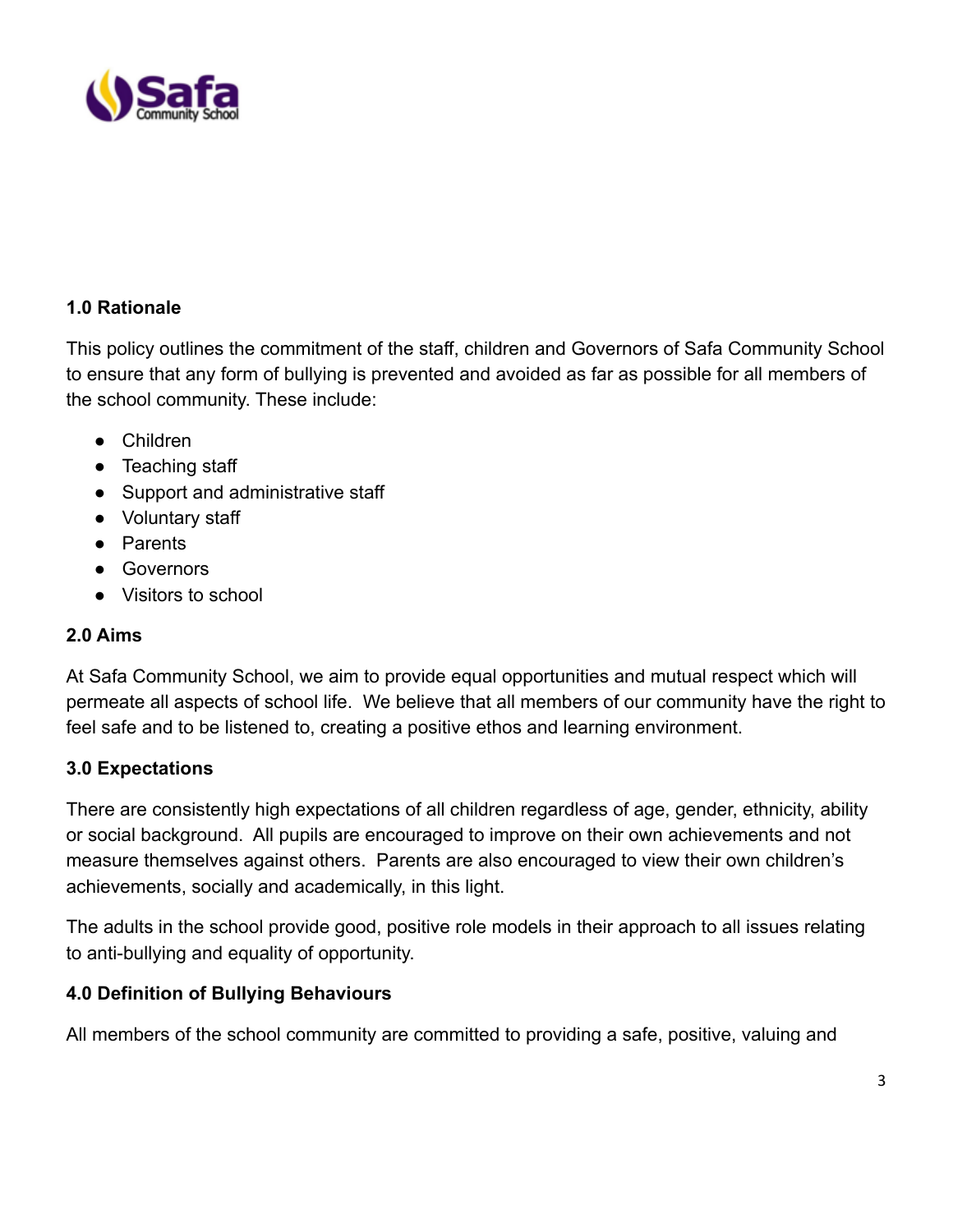

inclusive environment for pupils, staff and parents/carers.

At Safa Community School, we define bullying behaviour as:

● Intentionally hurtful deliberate, unjustifiable and unprovoked behaviour. This includes actions that cause physical, emotional or mental hurt to the victim and actions that violate another person's freedom and rights.

Examples of bullying include (but are not limited to):

- Verbal bullying
- Cyber bullying *(see Cyber Bullying Policy)*
- Physical bullying
- Indirect bullying, for example spreading rumours or excluding individuals
- Psychological bullying, for example intimidation
- Racist taunts or gestures
- Sexual
- Disability

## **5.0 Prevention of Bullying**

We celebrate a warm and open atmosphere which welcomes and values everyone at Safa Community School. We aim to respond immediately to any allegations of bullying behaviour whether it be verbal, implied or physical intimidation or harm.

At Safa Community School we:

- Establish rules and expectations within classrooms which demonstrate positive and caring behaviour using our positive reinforcement and WITS (Primary).
- Have assemblies where the importance of being respectful and valuing others is discussed by children and adults.
- Demonstrate our values through weekly, PSHCE, LIFE, Wellbeing curriculum and Moral, Social and Cultural Studies lessons where every child has a voice.
- Encourage children to talk about their feelings and experiences with any known adult.
- Ensure that all incidents of harassment and bullying are recorded and monitored. These are kept by the Pastoral Team and reported to the Board of Governors.
- Inform parents of the victim and perpetrator in the event of any bullying behaviours.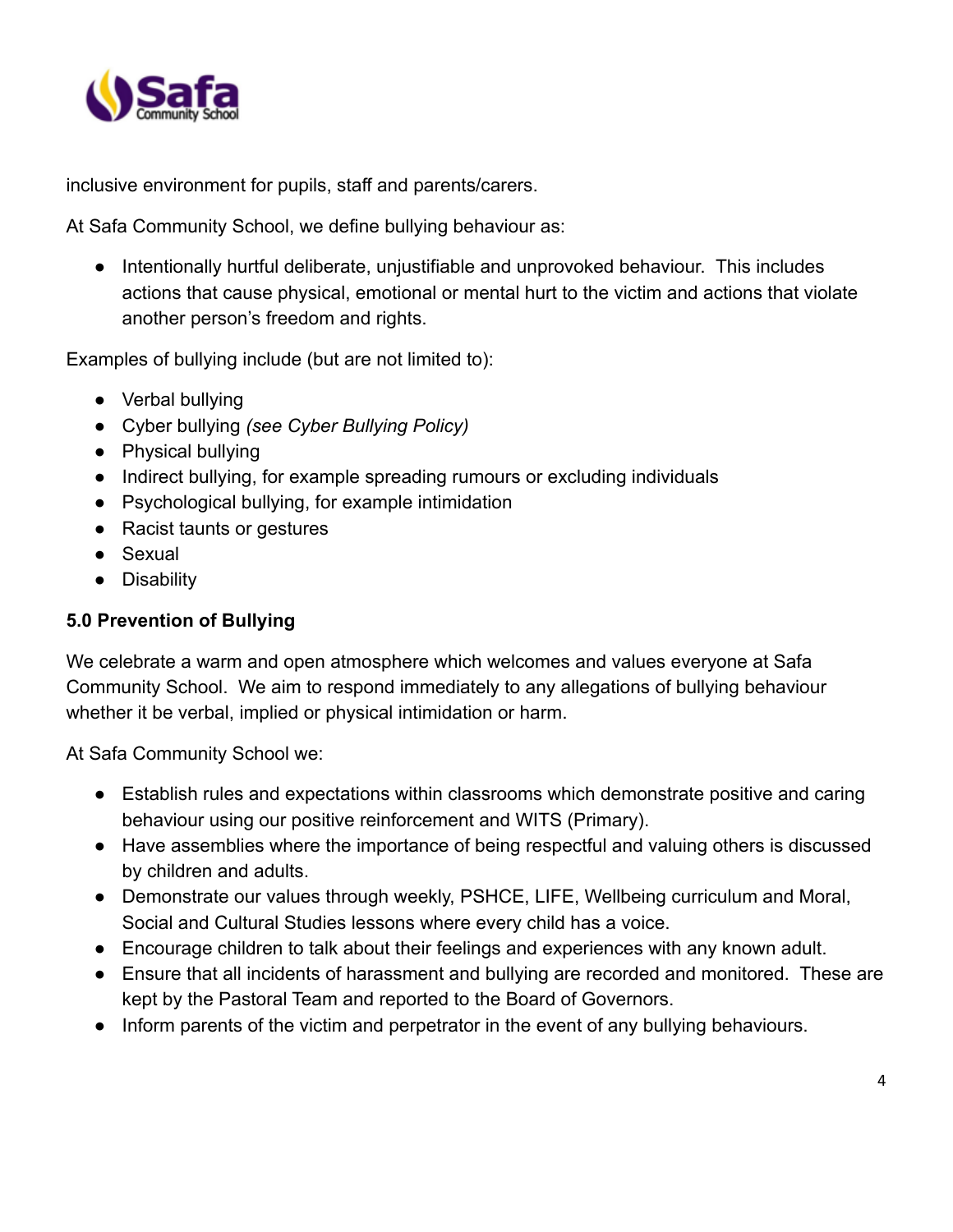

- Work in partnership with all parties in order to stop and prevent any further incidents of bullying behaviour.
- Encourage student voice, using restorative justice techniques to resolve their own conflicts, with adult support where needed.
- Further support and communication around the use of technology within the classroom and awareness of cyberbullying. Children have regular learning focused around being safe when using their own devices and the increased use of technology due to our new ways of working during a global pandemic.

### **5.1 Procedures**

Any school member, whether a child or an adult, has the right not to be bullied and are actively encouraged to tell someone who will be in a position to end the bullying. Students are encouraged to tell someone at school, their parents and/or family in the event that they are subjected to bullying. A parent or family member has a duty to inform the school of accusations of bullying behaviour so that the school can investigate. The School ensures that all instances of, or concerns about bullying and cyberbullying, both on and away from School premises are easy to report and that they are recorded properly. Records of instances of bullying and allegations of bullying will be kept on the Pastoral teams files, and also on pupil files. Records will also be kept on files relating to safeguarding where appropriate, in order to enable the School to identify patterns of behaviour and to evaluate the effectiveness of this anti-bullying policy. Any adult experiencing bullying is encouraged to tell a colleague, manager or Governor or any member of the community who might be in a position to help.

# **5.2 Investigating and Recording Bullying Incidents**

Where bullying is reported, an accurate written record of events and facts is kept, and recorded on the Edukey (Primary) and ISAMS (Secondary). If the report is a safeguarding concern this will also be recorded on Edukey safeguarding documents.The school will interview all parties concerned to establish the facts and action against a bully will only be taken when they are established.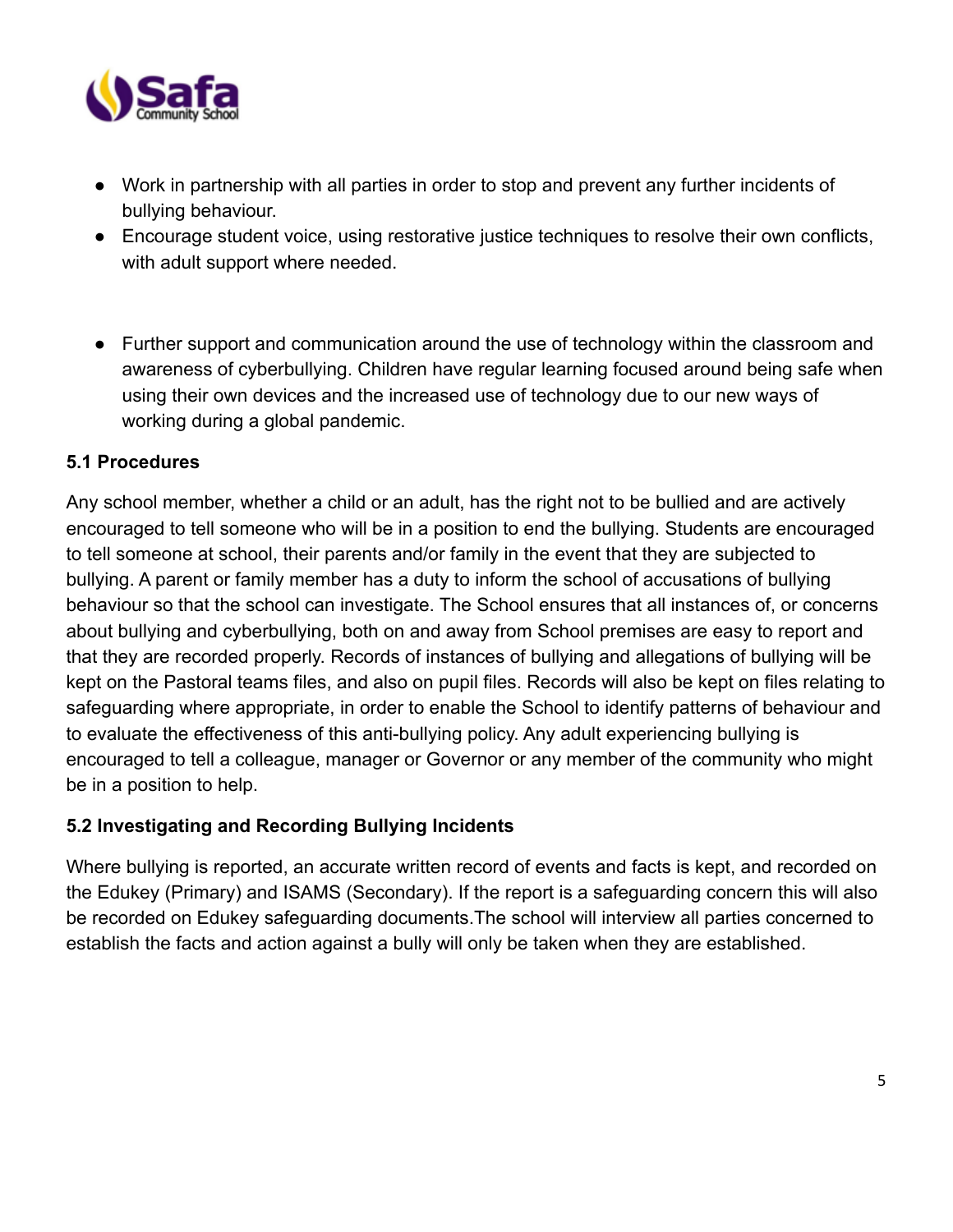

## **6.0 Positive Interactions**

We recognise that it is important that all members of the school community model positive behaviours and interaction, including language and the way that they speak to others. This includes language or actions which:

- Do not transmit or confirm stereotypes
- Do not offend others
- Create the conditions for all people to develop their self esteem
- Use correct and appropriate terminology when referring to groups or individuals

It is our school policy to provide staff with training and development which will increase awareness of the needs of different groups of pupils in all dimensions. As part of our Safa Learning Culture we value each child equally and everyone will be treated with the same respect.

### **7.0 Partnerships**

We aim to work in close partnership at all times with parents and carers to help pupils to achieve their full potential. Parents and carers have an important role to play in actively encouraging their child to be a positive member of Safa Community School. If bullying is reported to the school parents and carers need to be informed in a sensitive, responsible and professional manner.

We encourage close contact between pastoral staff and parents/ quardians, and will always make contact if we are worried about a pupil's well-being. If parents know or suspect that their child, or another pupil, is being bullied, they should contact the school without delay. All concerns will be taken seriously. We welcome feedback from parents and guardians on the effectiveness of our preventative measures and all other aspects and implementation of this anti-bullying policy.

Any concerns over bullying behaviour should be taken to a member of the Pastoral Team as soon as possible. These concerns should be shared with the members of staff and not the parents or other child/children involved. The best place to resolve conflicts between children is in the school where all sides and aspects of incidents can be explored.

### **8.0 Communication**

A member of the Pastoral Team will provide a meaningful response to parents within 24 hours of the complaint. This may be in the form of an email, conversation or phone call. Additional time may be required to follow up or monitor the situation and parents will be informed of a timeline in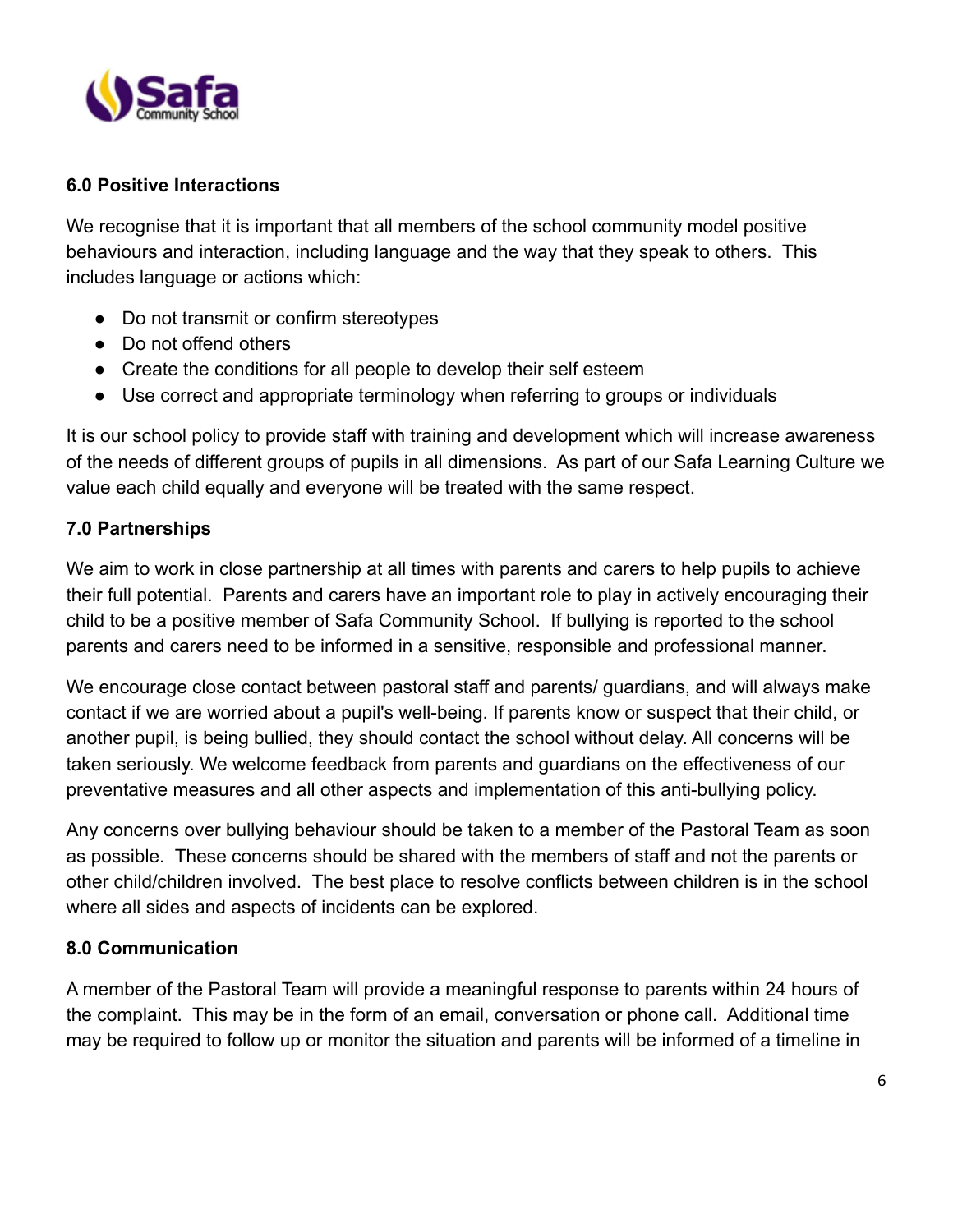

which they will receive further details.

Parents and members of staff will be informed of any significant incidents involving children in order to support the children and the school in seeking resolutions and restoring a safe environment for all. Each case or incident will be dealt with according to the individual circumstances and appropriate actions will be taken. These may include:

- Parent/carer meetings
- Resolution meetings between children and/or teachers
- Allocation of class buddies to support children
- Referral to the School Counsellor
- Movement of classes for an agreed period of time

If further support is required, or parents are not satisfied with how the situation has been handled, the Pastoral Team will seek advice from the Head Teachers who have overall responsibility and the ultimate decision.

# **9.0 Pastoral Care**

The Pastoral Team will work closely with all parties involved in any bullying incidents or cases in the following ways:

- Discussion with children individually
- Meetings with teachers and/or parents to inform them of incidents and actions
- Providing mentoring or buddying support where applicable
- Referral to outside agencies if required

# **10.0 Confidentiality**

Confidentially is expected from all parties involved in any allegations or incidents of bullying behaviour. In particular, parents are requested not to discuss or spread stories about incidents as partial information can be inaccurate and affect the reputation of individual children, parents and the school. Should a child disclose information to a member of staff regarding an incident of bullying, the staff member must inform the child that they will pass this onto a member of the Pastoral Team. All children should be aware of who the members of the team are.